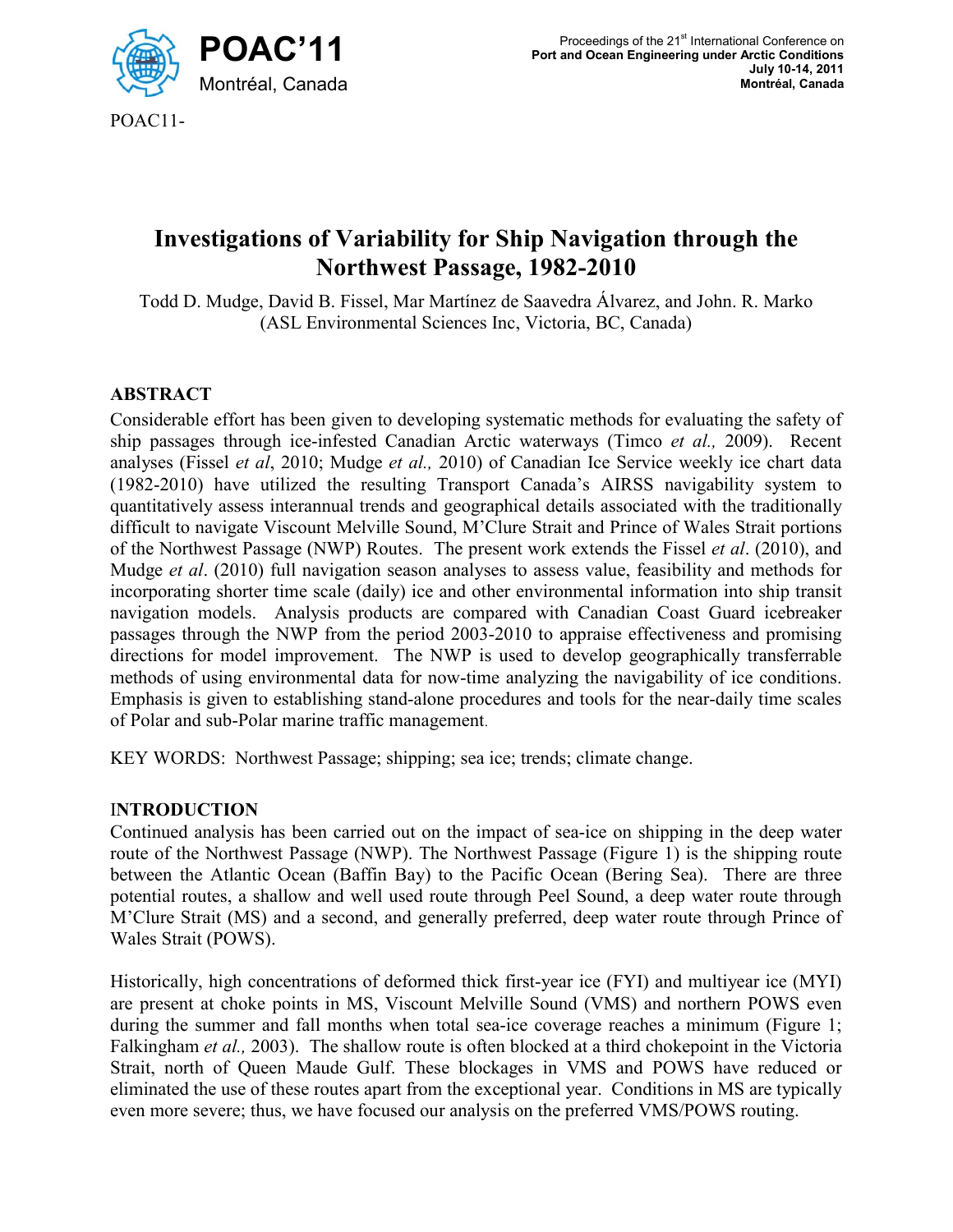

Figure 1. NWP deep route in red, shallow in green, and the least travelled in yellow; navigation choke points (from Wilson *et al.,* 2004) are shown in blue.

#### **ICE CONDITIONS**

Tivy *et. al.* (2011) have shown that the 1968 to 2008 record of total sea-ice coverage in the Canadian Arctic Archipelago follows similar trends as the reduced sea-ice coverage of the entire Arctic Ocean (-11.5% per decade NOAA, 2011). The long-term trend from 1968 to 2010 in the VMS (Figure 2) is also towards lower sea-ice coverage, but the 5.8% per decade trend is smaller than that observed for the Arctic Ocean and is also smaller than the inter-annual variability. While the total sea-ice coverage has reduced, the more hazardous to shipping MYI coverage has had the opposite trend in early September of 1.5% per decade. Tivy *et. al.* (2011) noted similar trends of increased MYI in VMS of the Western Parry Channel and all regions of the Eastern Parry Channel.

The reduction in total sea-ice in VMS is consistent with the increased melting of FYI. It is suspected that this increased melting has weakened blockages that traditionally bar the movement of MYI from the Sverdrup Basin of the Queen Elizabeth Islands (QEI) and from Beaufort Sea entering VMS (Melling, 2002). As the blockages in both the QEI northern channels to the Arctic Ocean, and in the southern channels (Byam, Austin, Crozier, and Wellington Channels) have weakened, the predominately westerly winds have driven MYI generated in the Beaufort Seas and Sverdrup Basin into MS and VMS. The weakening blockages produce a more complex dependence of ice conditions in VMS on inter-annual variability, such as the Arctic Oscillation, El Nino Southern Oscillation and long-term global warming.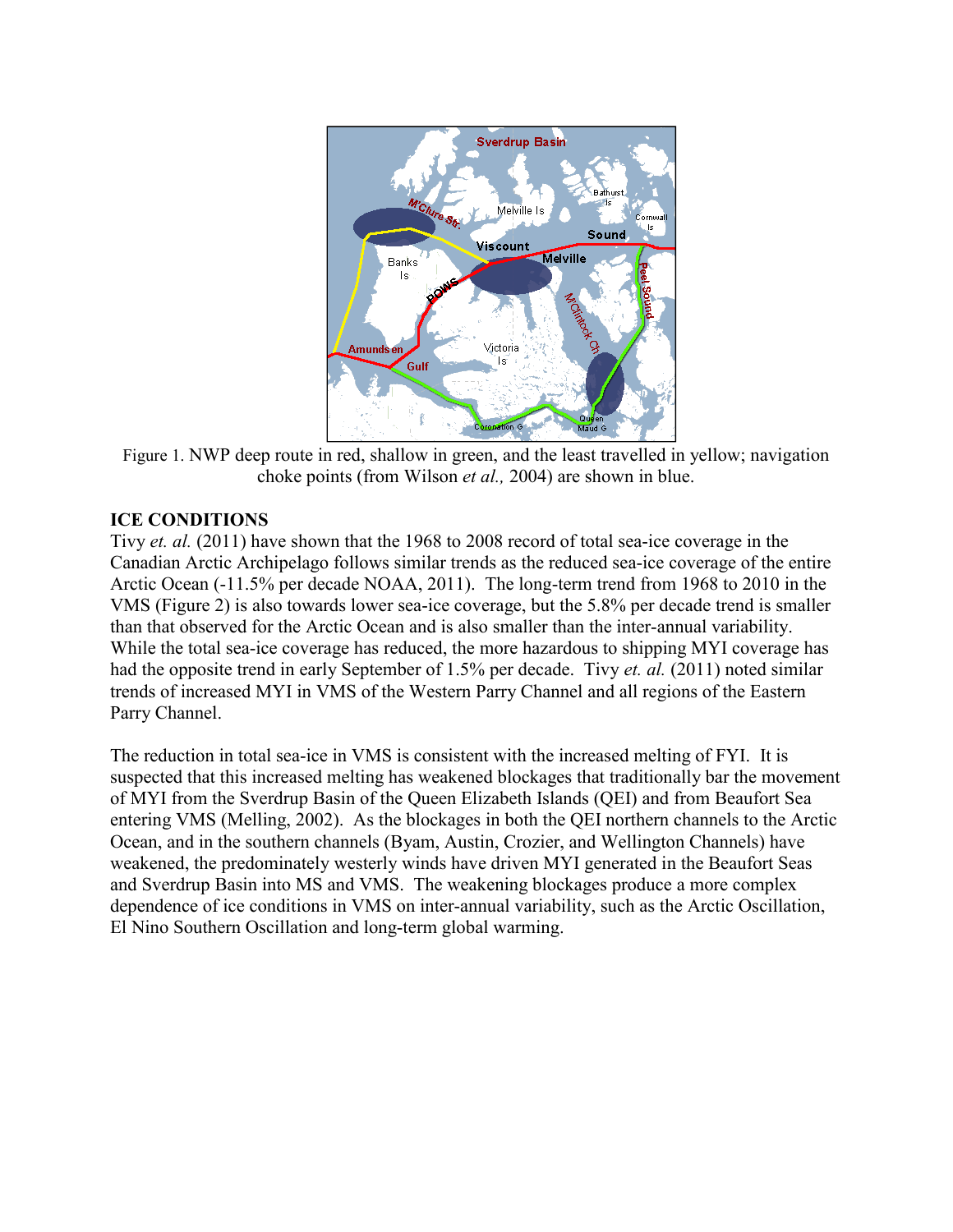

Figure 2. Sea ice trends for September 3 (*left*) and Oct 1 (*right*), 1968-2010 for Viscount Melville Sound (derived from CIS historical sea ice coverage).

#### **METHODS**

#### **Historical Sea Ice Data**

Ship passage through the NWP was derived from the computer-based analysis of digitized Canadian Ice Service weekly and selected daily sea-ice charts at 4 km pixel resolution, which are freely-available on-line from 1968 to the present.

#### **Sea Ice Regimes and Navigability**

The criteria for successful ship transits is based on specified maximum partial ice concentrations by ice type, with high concentrations of multiyear ice combined with thick first year ice representing the limiting conditions to ship transits. Automated computer-based algorithms were developed to estimate the number of, if any, ship routes that would successfully allow transit of selected segments of the Northwest Passage Route using CIS digital ice data.

The Zone/Date System of Transport Canada, to regulate shipping in Canadian Arctic waters (Timco *et.al*. 2009), divides the Arctic into 16 zones, where the lowest number zone generally has the most severe ice conditions. This system is based on climatological means and does not reflect inter-annual variability or long-term trends. In 1996, Transport Canada switched to the more adaptable Arctic Ice Regime System (AIRSS), allowing for access decisions outside of the traditional Zone/Date System. The Arctic Ice Regime System of Transport Canada is a 4-part process that calculates an Ice Numeral (IN) from a class-dependent Ice Multipliers (IM) relating to ship capability.

The Ice Numeral is defined as;

$$
IN = (C_a IM_a) + (C_b IM_b) + \dots + (C_n IM_n)
$$
 (1)

where  $C_a$  is the concentration in tenths of ice type a, and  $M_a$  is the ice multiplier (IM) for ice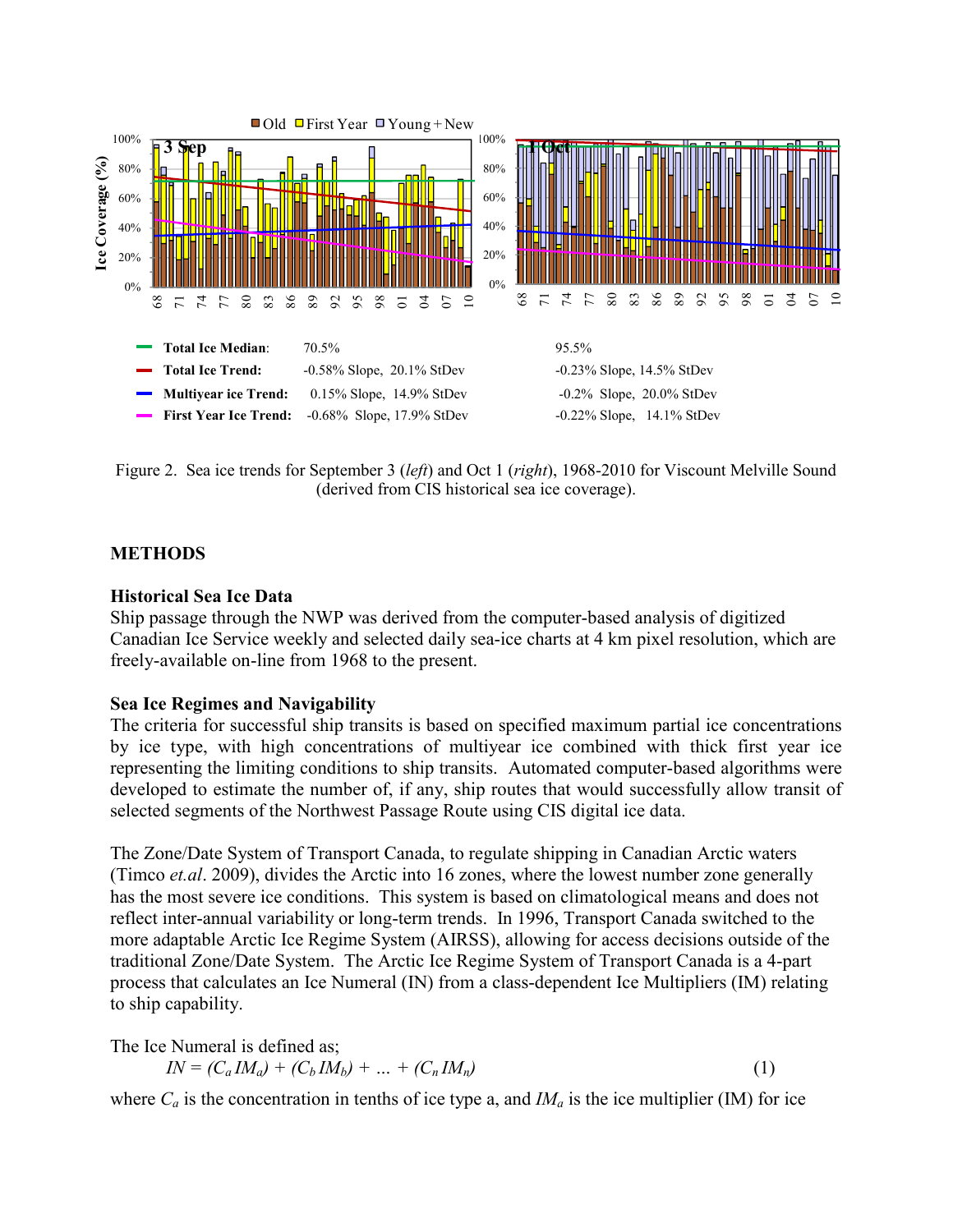type a. Open water is determined by subtracting 10/10ths concentration (i.e. 100% ice coverage) from the ice regime.

If IN  $\geq$  0 then passage is allowed, while for IN < 0 an alternative route must be found.

For decayed ice, the ice multiplier may be modified by increasing it by 1 and for ridged ice it should be decreased by 1. As the CIS digital egg code does not contain any information about decay or ridging, our analysis does not modify the ice multiplier for either case.

The International Association of Classification Societies (IACS) released in March 2008 a standardized global ice classification system for 7 polar class ships, but it has not yet been implemented by Transport Canada. There is an active community working on standardization of ice classification for vessels and ice multiplier tables. For our analysis, we used an IM Table (Table 1) modified from a system proposed by A. Kendrick (personal communication, 2010).

| Thickness (m)              |                    | $0 - 0.1$                        | $0.1 - 0.3$                                       | $0.3 - 0.7$                                                       | $0.7 - 1.2$        | >1.2                       | >2              |
|----------------------------|--------------------|----------------------------------|---------------------------------------------------|-------------------------------------------------------------------|--------------------|----------------------------|-----------------|
| <b>Ice Type</b>            |                    | <b>Brash Ice</b><br>(New, Nilas) | <b>Young Ice</b><br>(Grey Ice $\&$<br>Grey White) | <b>Thin FYI</b><br>(1 <sup>st</sup> & 2 <sup>nd</sup> )<br>Stage) | Med.<br><b>FYI</b> | <b>Thick</b><br><b>FYI</b> | Old<br>(SY, MY) |
| <b>Ship</b><br><b>Type</b> | <b>Egg</b><br>Code | $1$ or $2$                       | $3 - 5$                                           | $7-9$                                                             |                    | 6 or 4.                    | 7.8, 9          |
| <b>ICE MULTIPLIERS</b>     |                    |                                  |                                                   |                                                                   |                    |                            |                 |
| Polar <sub>4</sub>         |                    |                                  |                                                   |                                                                   |                    |                            | $-2$            |
| CAC <sub>4</sub>           |                    | っ                                | 2                                                 |                                                                   | ↑                  |                            | $-2.5$          |

Table 1. Modified Ice Multipliers for Polar Class 4 vessels.

The IM values in Table 1 were applied to the CIS digitized sea ice data on a pixel-by-pixel basis to create IN maps; pixels were then grouped according to their IN values into five thematic classes:

- 1. **No Go** Difficult (Red)  $\equiv$  IN  $\le$  -20
- 2. **No Go** Less Severe (Orange)  $\equiv -20 \leq \text{IN} \leq -10$
- 3. **Transitional** (Yellow)  $\equiv -10 < \text{IN} \le 0$
- 4. **Go** (Light Green)  $\equiv 0 \leq \text{IN} \leq 20$
- 5. **Open Water Conditions** (Dark Green) ≡ IN was flagged to 24

The resulting 'navigability maps' provide a detailed synopsis of sea-ice trends between 1968 to 2010. In order to better capture the large spatial and temporal variability, the study area was divided as outlined in Figure 4: the VMS was divided into 9 sections, and POWS into 2 sections.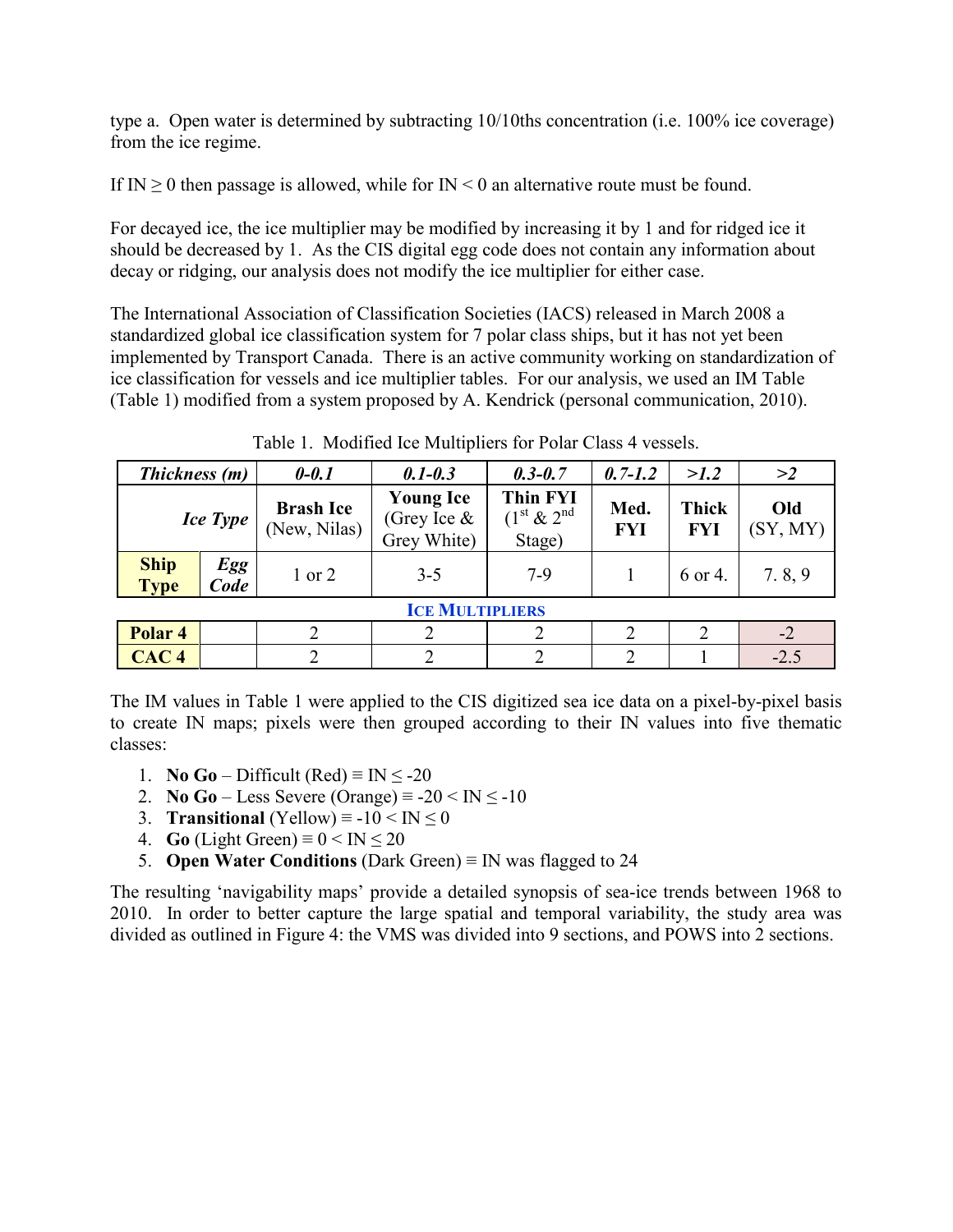

Figure 4. Division of Viscount Melville Sound into 9 sections, and Prince of Wales Strait into 2 sections.

#### **Ship Transit Computations: Automated Path-finding**

Automated algorithms were developed to detect safe routes through the deep-water VMS and POWS route as per AIRSS. Ice Numeral Charts were derived for PC4 and CAC 4 class ships using the Ice Multipliers provided above. A path-finding algorithm was run on individual charts to determine if a safe path existed.

Path finding algorithms have a long history in applications such as neural network route optimization and robotic control. Shortest path algorithms date back to the 1950's (Dijkstra, 2001). We have used a best-first search variant known as the, A\* algorithm, which balances computational time with optimized path. The use of an estimated travel cost from the present position to the end-goal, approximates human based path finding.

## **Ice Navigability**

The results for PC4 vessels for weeks 34 (mid-August) and 44 (late October) clearly show highlevels of accessibility into POWS and the northern and eastern areas of VMS; the southern sections (SW and SC) of VMS were consistently the least accessible due to the influx of MYI from the Beaufort Sea and Sverdrup Basin (Figure 5).





Year-to-year sea-ice variability and the increasing trend of MYI (Figure 2) are the most important determining factors on accessibility (Fissel *et al*., 2010). Figure 6 shows the access trends in the sections shown in Figure 3. The recent years of 2007-2009, which had historically low total sea-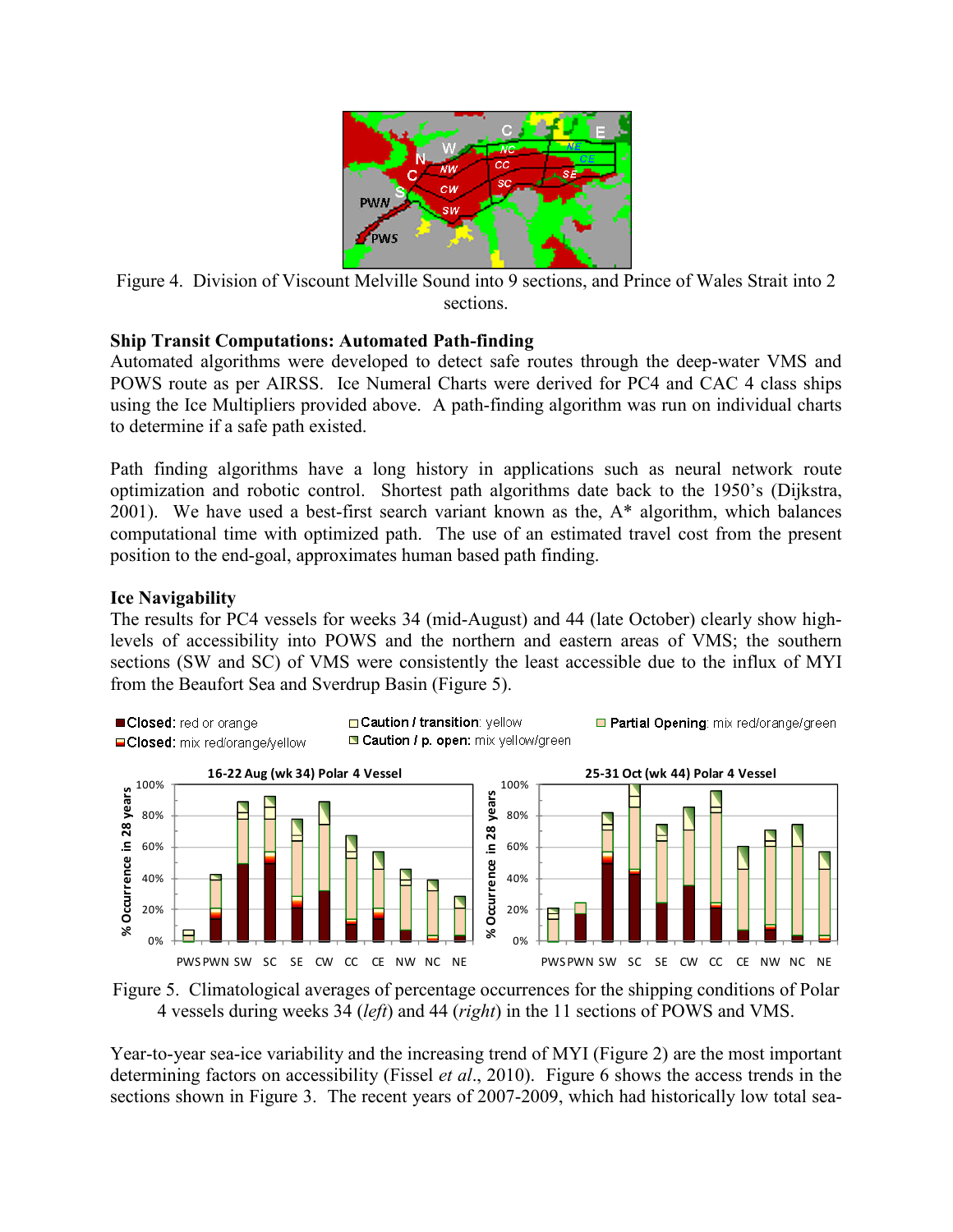ice coverage for the Arctic, had only slightly better accessibility than conditions in the late 1990's. However, the years 1982 and 1983, but particularly 1999 and 2000 were significantly better.



Figure 6. Percentage occurrences of closed or open conditions for Polar 4 vessels for the entire VMS/POWS area from 1982 to 2010 for weeks 34 (*left*) and 44 (*right*).

#### **Automated Path-finding**

We have run the A<sup>\*</sup> path-finding algorithm with Ice Numeral charts derived for PC4 vessels. The center of POWS was taken as the start position for the searches and the end position was placed in the eastern part of VMS near Barrow Strait. This was run using all available weekly/monthly ice charts from 1982 to 2009.



Figure 7. Number of automated safe routes found through POWS/VMS (upper graph) for the periods July 15-November 15 and August 15-September 15. Percentage of charts with safe routes for same time periods (bottom graph).

Successful routes were detected at various episodes in the record (Figure 7). The most recent episode, from 2006 to 2009, has a trend of increased number of successful routes found during the period of July 15 the November 15. This trend was not observed for the period of August 15 to September 15, which would generally be considered the preferred transit period. This most recent period did not have the greatest percentage of successful routes. The episodes in the early 80's and around 2000 had a greater percentage of successful routes.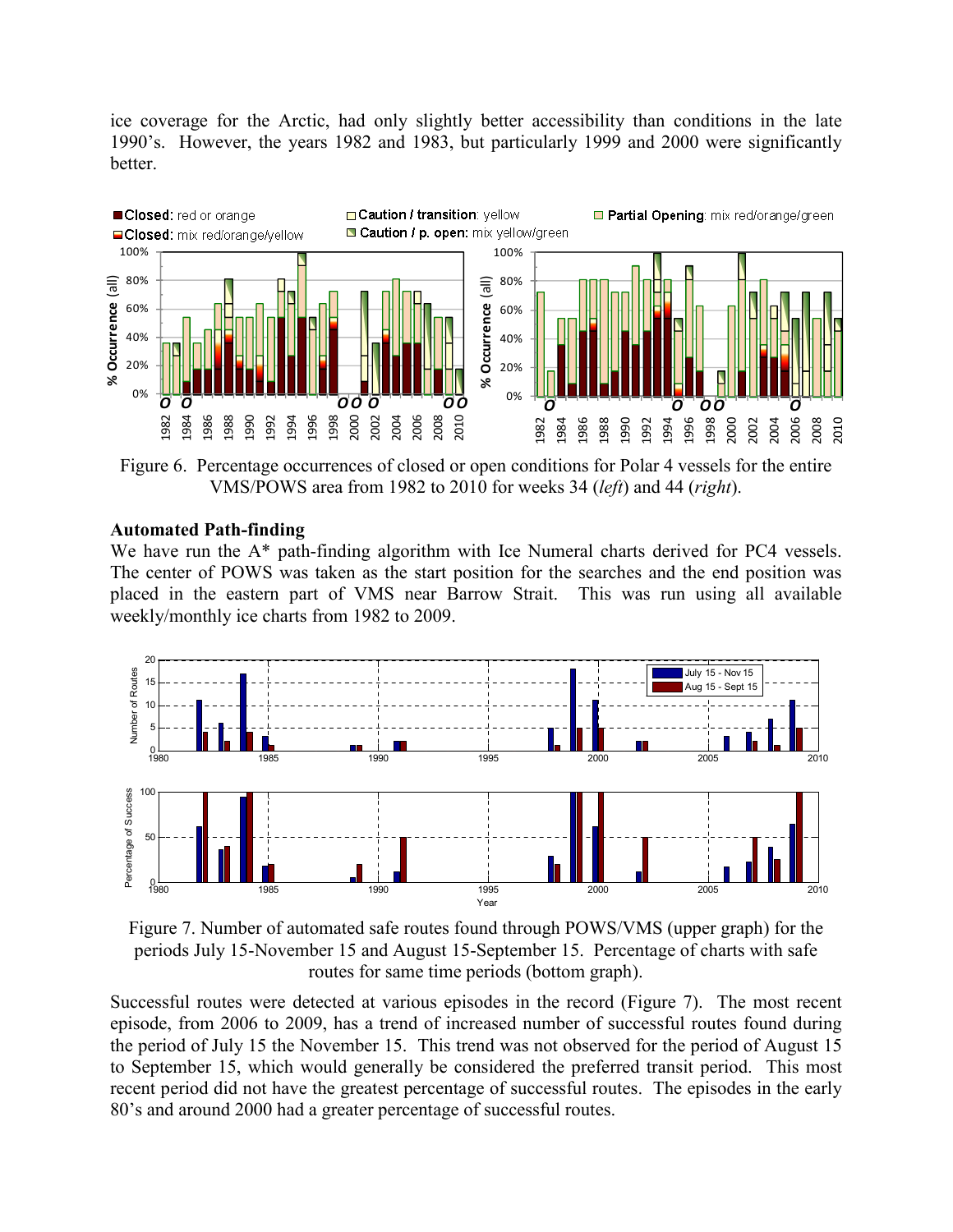#### **Daily Ice Charts**

The use of VMS for transiting between the eastern and western Canadian Arctic has been uncommon in the past several years. An analysis of Automated Vessel Observation System (AVOS) data available since 2003 provides records of only two passages both by the CCGS Amundsen (Figure 8) in October 2009 and October 2010.

CIS daily ice charts are available for times when CCGS Amundsen transited the NWP route. We have derived Ice Numeral Charts based on CAC4 Ice Multipliers provided above. The CAC4 classification has been previously used by Canadian Coast Guard to approximate the ice class of CCGS Amundsen (Canadian Coast Guard, *pers. comm.*).



Figure 8. CCGS Amundsen. Photo is courtesy of Canadian Coast Gaurd

Part of the 2010 route of the CCGS Amundsen through PWS and VMS is shown in Figure 9, with the Amundsen entering PWS on October 9 and leaving eastern VMS on October 12. The derived charts (Figure 9) indicate the extreme sensitivity of Ice Numerals to estimates of MYI concentrations. The 4/10 estimate of MYI for Oct 10, 2010 produced a positive IN while the 5/10 MYI of the following day makes a negative IN and conditions that should not have been safe according to AIRSS.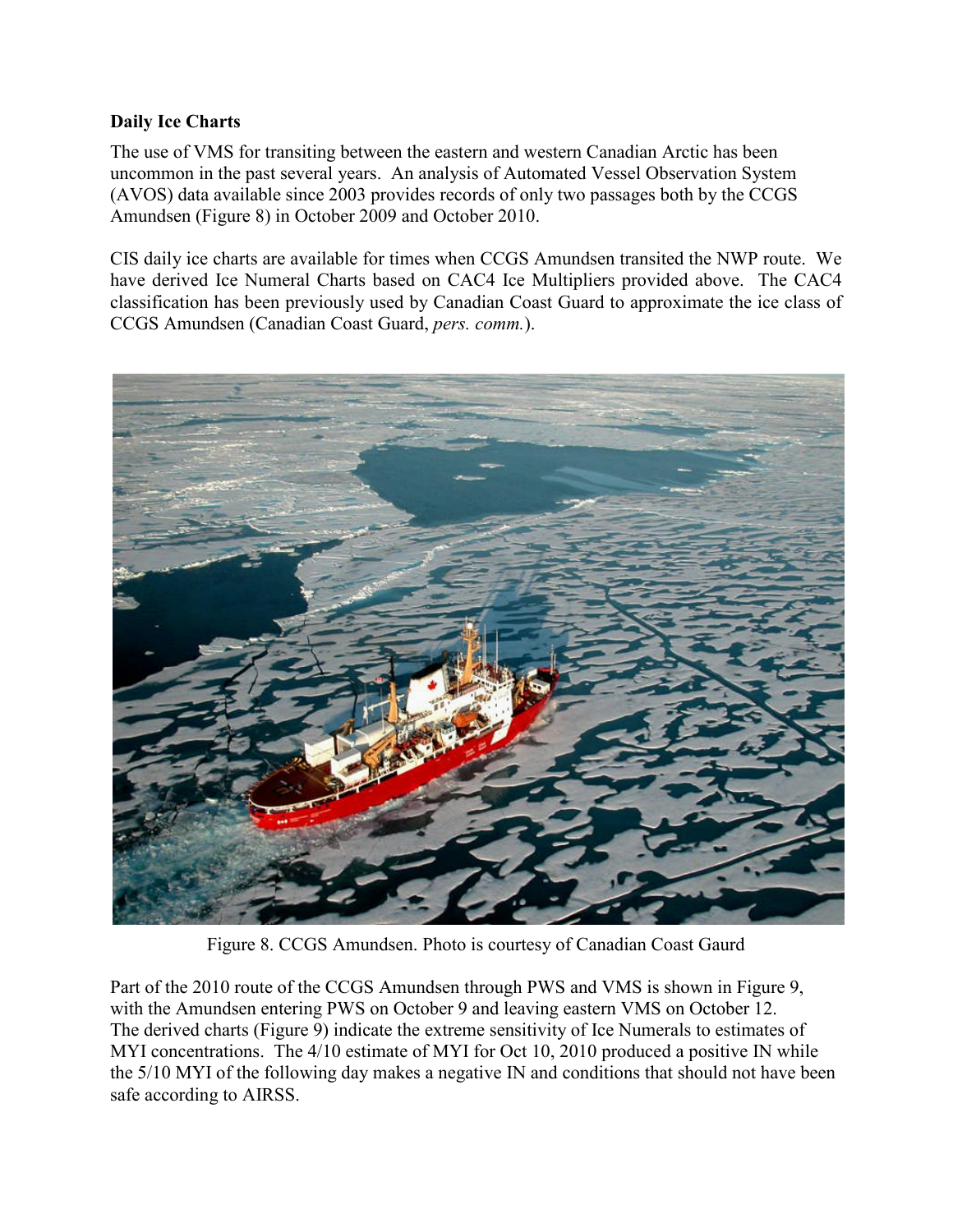Ongoing investigations of the daily charts and additional comparisons with known transits through NWP will be used to further evaluate and improve the model.



Figure 9. Daily IN navigation maps (top) for 10 October (left) and 11 October (right) 2010 for a CAC4 vessel, and matching Multiyear ice regimes (bottom) - numbers are concentrations in tenths. White areas indicate no data. Images are in Lat-Long, WGS84. Data derived from CIS daily ice charts for Parry Channel, and Sailwx data for the *Amundsen*.

## **CONCLUSIONS**

Our results show a historically high degree of spatial and temporal variability of the ice regimes in the NWP, with an associated effect on shipping through the NWP. The long-term trends indicate a consistent blockage of the south section of the Viscount Melville Sound as a result of the predominant westerly winds.

Total summer ice coverage in VMS has been reducing at a rate about half that observed for the entire Arctic. More critical, MYI coverage has been increasing, as melting of FYI in the channels surrounding the Sverdrup Basin permits greater mobility of MYI through the Queen Elizabeth Islands. As long as MYI is present in the Sverdrup Basin, this trend could continue. More critical may be the large inter-annual variability of sea-ice, which makes passage more unpredictable.

The analysis of two passages of VMS by the CCGS Amundsen, in October 2009 and October 2010, underscores the importance of timely and accurate ice condition information in making passages through this chokepoint of the Northwest Passage. The results also indicate the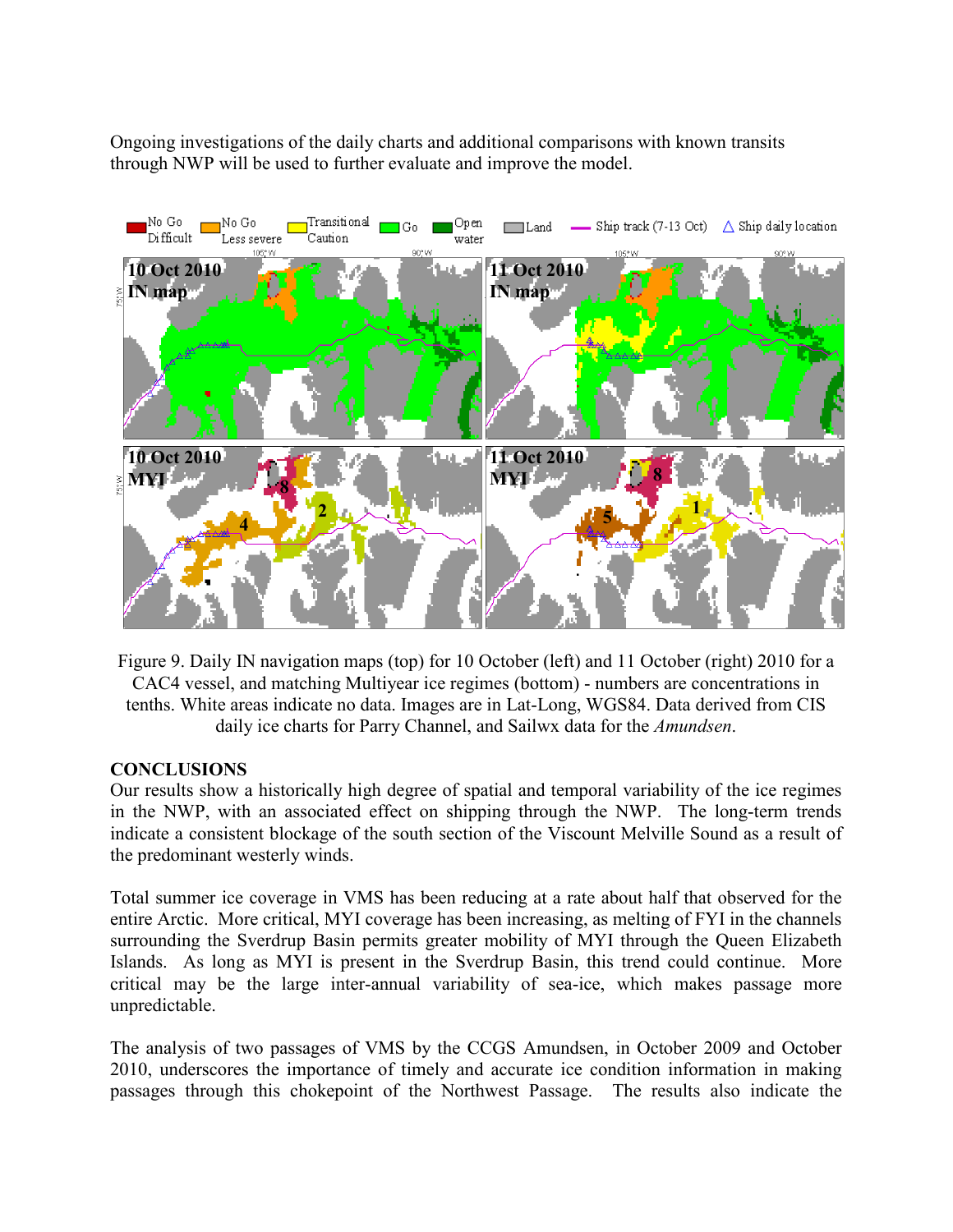sensitivity of the computed Ice Numerals to the concentrations of old ice, due to reported changes on a day to day basis in the CIS daily ice charts.

# **ACKNOWLEDGEMENTS**

We thank Randy C. Kerr of ASL, who was instrumental in developing the GIS database extraction tools for analysis of the Canadian Ice Services sea ice charts.